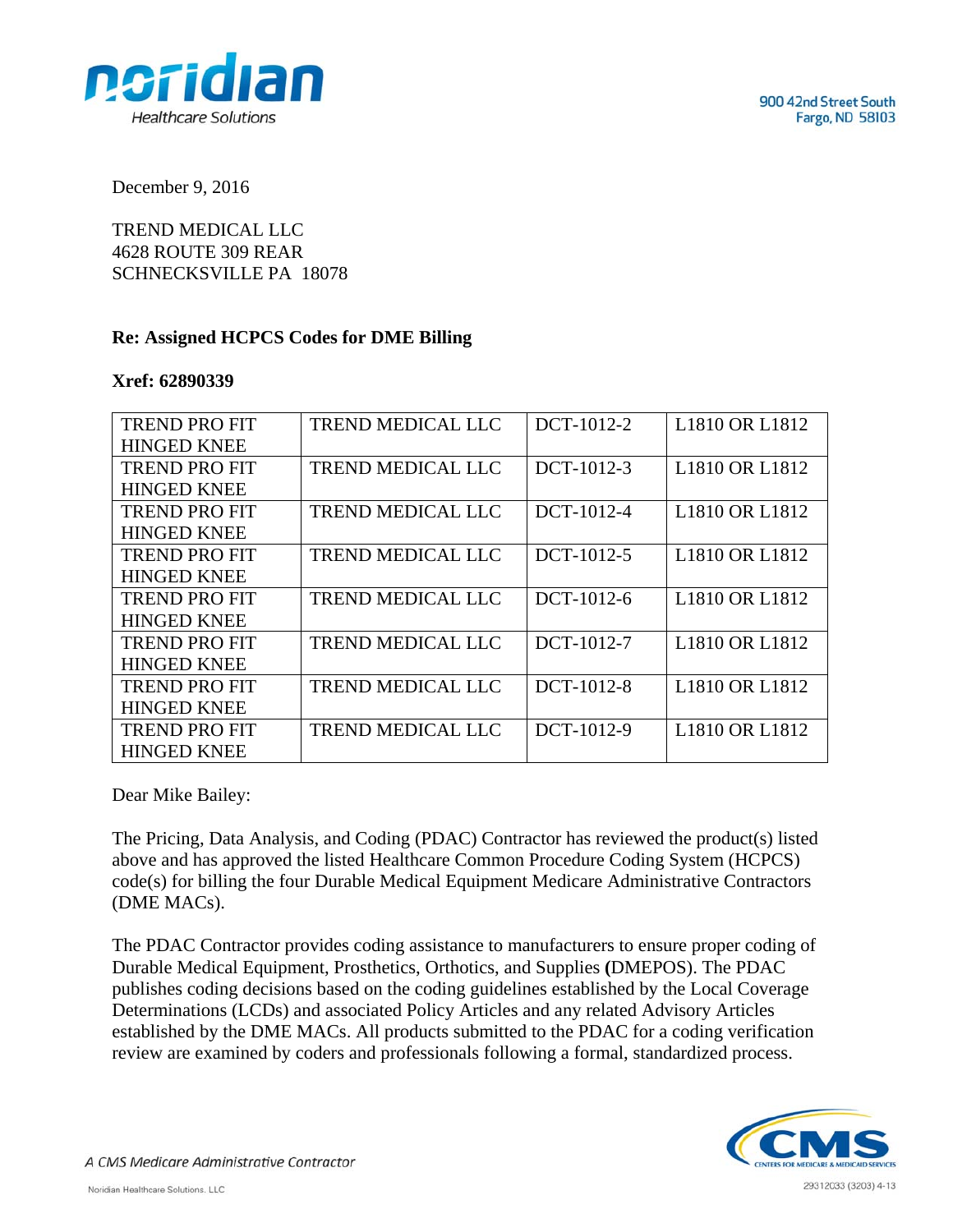The PDAC has reviewed the above listed product(s). Based on this review and application of DME MAC policy, the HCPCS code(s) listed below should be used when billing the DME MACs:

**L1810** - Knee Orthosis, Elastic With Joints, Prefabricated Item That Has Been Trimmed, Bent, Molded, Assembled, Or Otherwise Customized To Fit A Specific Patient By An Individual With Expertise

**L1812** - Knee Orthosis, Elastic With Joints, Prefabricated, Off-The-Shelf

This decision applies to the application we received on October 24, 2016. If information submitted in that application has changed or were to change, it could impact our decision. Therefore, a new application would need to be submitted for HCPCS coding verification review. The coding assigned in this decision letter will be available on the Product Classification List (PCL) on the Durable Medical Equipment Coding System (DMECS) within ten (10) working days from the letter's date. The DMECS can be accessed on the PDAC website, www.dmepdac.com. Please take the time to verify that this coding decision is correctly reflected in DMECS.

If you disagree with this decision, you may request a reconsideration within 45 days of the letter's date and provide evidence to substantiate a reconsideration of PDAC's original coding determination. To request a reconsideration, complete the Reconsideration Request form located on the PDAC website at https://www.dmepdac.com/review/requesting.html. If your request for a reconsideration is made after the 45-day time frame, it will require a new application and documentation to support the request.

It is the responsibility of manufacturers and distributors to notify the PDAC immediately of any changes involving their products, as listed on the PCL on DMECS. Further information for requesting updates to the PCL can be found on the PDAC website at https://www.dmepdac.com/review/notifying.html. It is also the responsibility of manufacturers and distributors to assure their websites and product marketing materials accurately reflect the product reviewed by the PDAC and the coding decision assigned.

An assignment of the HCPCS code(s) to product(s) is not an approval or endorsement of the product(s) by Medicare or Noridian Healthcare Solutions; nor does it imply or guarantee claim reimbursement or coverage.

If you have questions about policy, claim coverage or reimbursement, please contact the DME MAC for your jurisdiction. For other questions, contact the PDAC Contact Center at the address